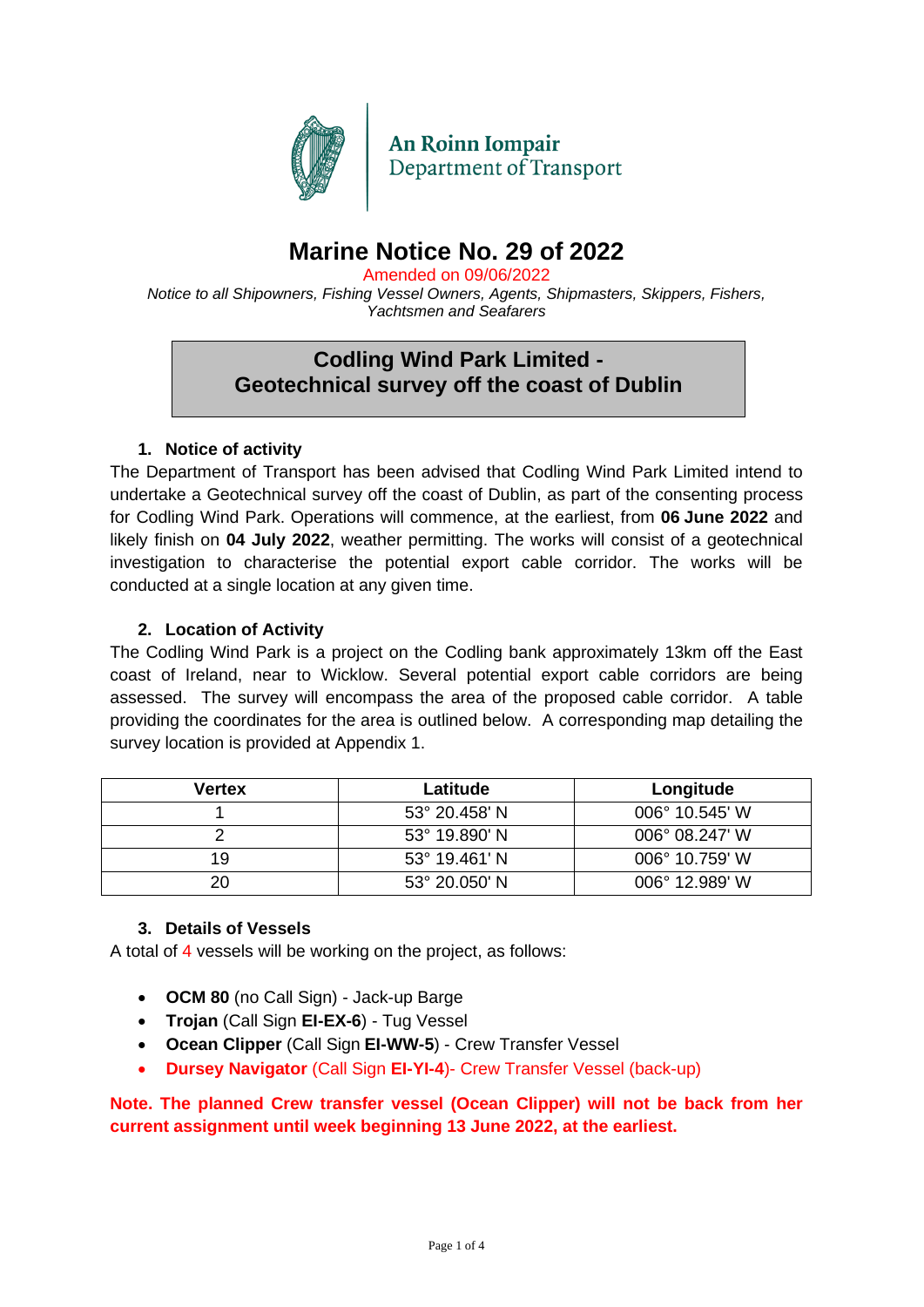**Therefore, the contractor has now arranged for another RIB to be used to replace the Ocean Clipper until it is available. The Dursey Navigator (Call Sign EI-YI-4) Crew Transfer Vessel will be the back-up.**

All vessels operating within this area are requested to keep their distance and pass at minimum speed to reduce vessel wash around the Jack-up barge vessel during the survey period.

It is intended that geotechnical investigation will be operating on 12-hour shifts, 7 days per week mode within the boundary area for the duration of the proposed works. Throughout survey operations, the vessels will be displaying the appropriate lights and shapes as required under the COLREGS Rule 27 (b).

#### **4. Contact Details**

Enquiries regarding the contents of this Marine Notice, or any other matters, should be directed to the Site Characterisation Lead for Codling Wind Park, as follows:

Colin Mulvey Email: [colin.mulvey@codlingwindpark.ie](mailto:colin.mulvey@codlingwindpark.ie)

For enquiries related to fishing, please contact the dedicated Fisheries Liaison Officer for Codling Wind Park, as follows:

Mark O Reilly Mobile: 0851399000 Email: [mark@fishery-liaisons.com](mailto:mark@fishery-liaisons.com)

All mariners are reminded of their responsibilities under the **International Collision Regulations** and are reminded of [Marine Notice No. 17 of 2007,](https://www.gov.ie/pdf/?file=https://assets.gov.ie/22187/255848a3288444cf8218b192892901b2.pdf#page=1) which gives general advice in relation to the activities of vessels engaged in survey work for hydrographic, seismic, fishing research and underwater operations.

The International Regulations for Prevention of Collisions at Sea (COLREGS) are implemented in Irish law by the *Merchant Shipping* (*Collision Regulations) (Ships and Water Craft on the Water) Order 2012* [S.I. No. 507 of 2012] and the *Signals of Distress (Ships) Rules 2012* [S.I. No.170 of 2012]. [See Marine Notice No. 06 of 2013. T](https://www.gov.ie/pdf/?file=https://assets.gov.ie/199830/aa78b329-e197-4fff-bdb4-de2fae17c30f.pdf#page=null)hese Statutory Instruments may be purchased by mail order from Government Publications, Office of Public Works, 52 St. Stephen's Green, Dublin 2. Tel: (01) 6476834/1890-213434. They are also available online at: [www.irishstatutebook.ie.](http://www.irishstatutebook.ie/)

Note: Marine Notices are issued purely for maritime safety and navigation reasons and should not be construed as conferring rights or granting permissions.

Irish Maritime Administration, Department of Transport, Leeson Lane, Dublin 2, D02 TR60, Ireland.

25/05/2022 Amended 09/06/2022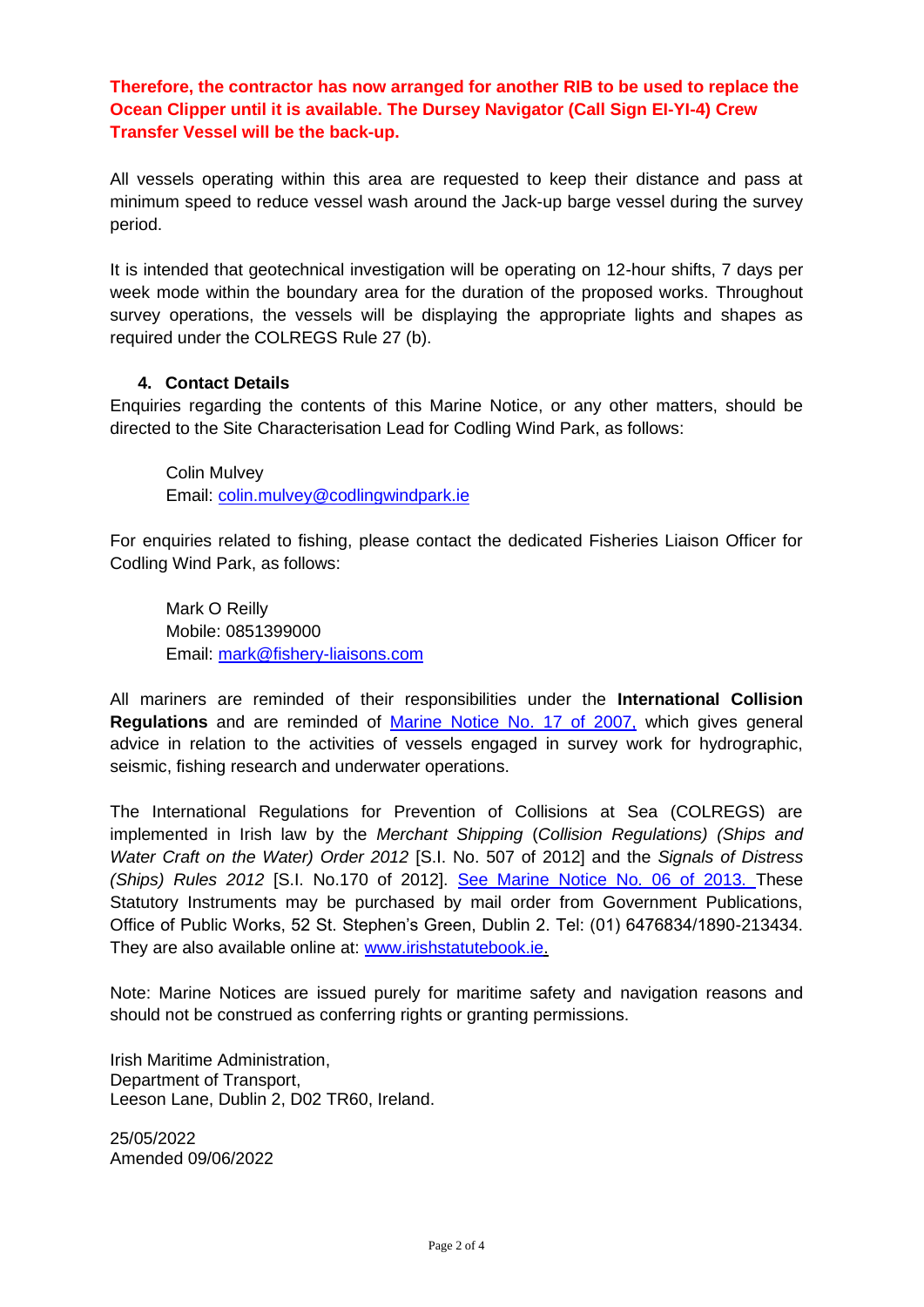For any technical assistance in relation to this Marine Notice, please contact: The Marine Survey Office, email: [MSO@transport.gov.ie](mailto:MSO@transport.gov.ie) For general enquiries, please contact the Maritime Safety Policy Division, email: [MaritimeSafetyPolicyDivision@transport.gov.ie](mailto:MaritimeSafetyPolicyDivision@transport.gov.ie) Written enquiries concerning Marine Notices should be addressed to: Dept. of Transport, Maritime Safety Policy Division, Leeson Lane, Dublin 2, D02 TR60, Ireland. email: **MarineNotices@transport.gov.ie** or visit us at: [www.gov.ie/transport](http://www.gov.ie/transport)